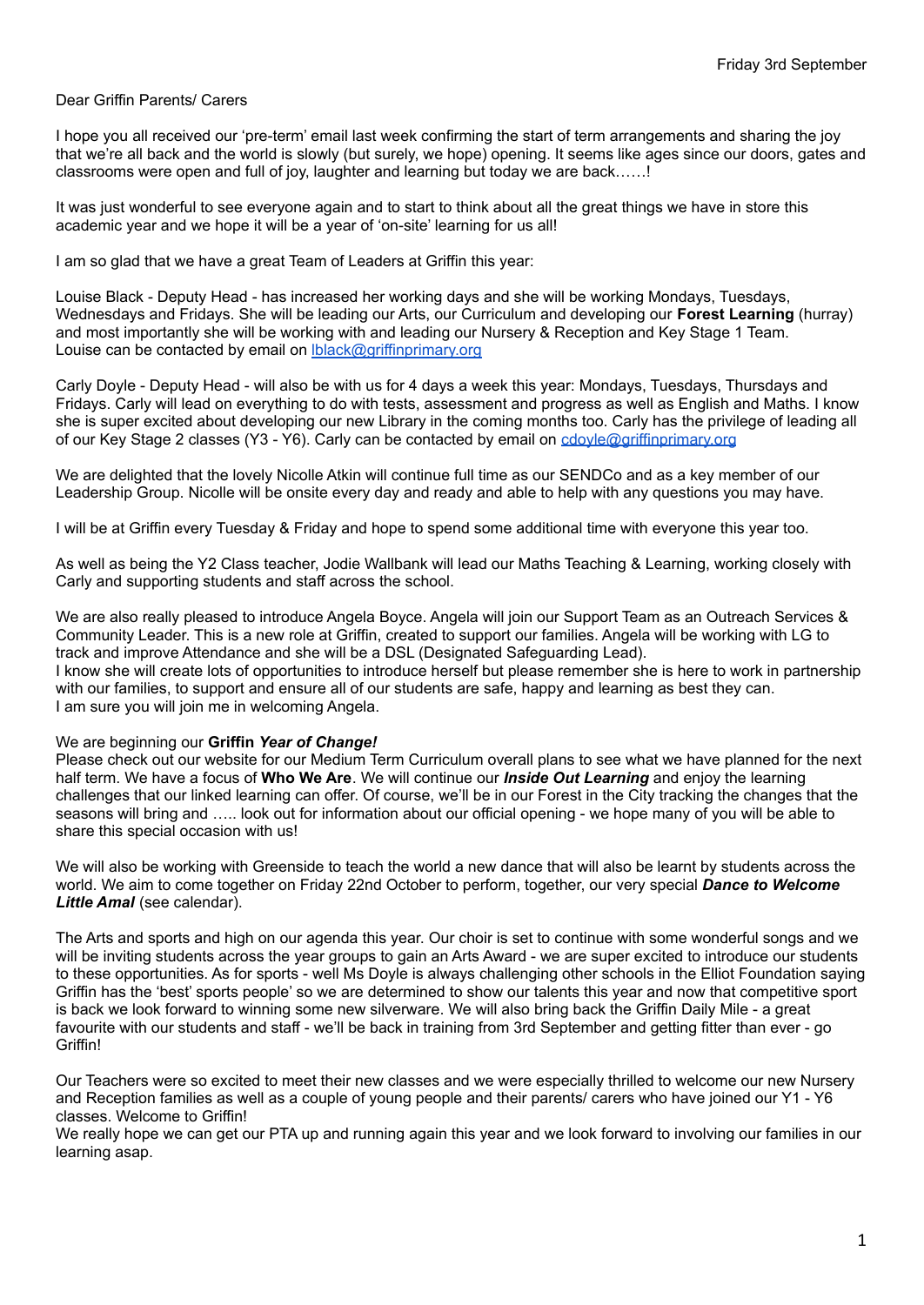# **1. Griffin Calendar**

I have included an autumn term Family Calendar below - we are still in the process of confirming 'public' events please assume they will take place but be ready for possible Covid-related changes/ postponement if things change locally or nationally.

### Meet my Teacher: Our 1st back on track occasions are next week - Wednesday (8th Sept - Y1 & Y2 and Y3 &

**Y4) and Thursday (9th Sept - Y5 & Y6)** when you are all invited to come along for around half an hour at 3.45pm to meet your daughter/ son's new Teacher and to hear about their planned year ahead. This is an informal occasion but an important starting point for the year and especially significant as our parents/ carers and Teachers have not had a chance to meet and talk in person for so long! Y1 & Y2 will meet in an outside space coming in through the main Stewarts Road entrance. Y3 & Y4, Y5 & Y6 will meet in the main KS2 playground.

A couple of early 'big events' to 'save the date' for:

### a) **The Griffin Year Ahead - Workshop for all families (N-Y6) - Friday 10th September.**

Carly, Louise & I would like as many parents/ carers as possible to pop in and meet us for about 45 minutes at 9.00am We will update you about the year ahead at Griffin and to have an opportunity to answer any questions you may have about our curriculum model and all the exciting things ahead this year.

b) Friday 17th September will be our official opening of our Forest School - more details to follow!

c) On Friday 22nd October when we will be working with Griffin to lead an International *Dance to Welcome Little Amal* to London - we can't wait to share this with you.

# **2. Attendance**

Please ensure your daughter/ son attends Griffin everyday unless they are really too unwell to do so. We are always pleased to see students a little later in the day if they feel better (we know how precarious little ones

can be in the morning and then they are fine!)

We ask that you keep an eye on the Government's guidance re: Covid rules and follow this strictly.

Please see our term dates below - we ask that you don't book any holidays/ travel or other appointments during term time - we want our students with us every day!

## **3.Little Amal - 'Happy Birthday' Loose Change Box!**

Over the last couple of years, some of our lovely Griffin students and families have been really kind; making a money box and collecting loose change over the autumn term 1.

This year the challenge to our students is to make a box/ container of any kind to celebrate her 10th birthday (at the end of October). We are asking them to make this at home and to be as creative as possible.

If you have more than one Griffin daughter/ son, it would, of course, be great to make it together.

We would then ask each family in Nursery to Y6 to collect any loose change they could donate to charity across September & October in this 'Happy Birthday' box and then bring it in at the end of the half term. We will be able to share pictures of the boxes with Little Amal when she arrives in London as a special treat.

If it is tricky to make a box at home please let me know and we will create time to help your daughter/ son make it during the school Day. Thank you in advance!

# **4. Getting back on Track! Key Spellings and Times Tables**

After a long summer we know many of our students will be 'rusty' on some academic skills. We ask that especially over autumn term 1 you support them at home as follows:

- a) Reading students should read to you each evening and as soon as they are independent spend a little time before bed reading independently. It is also great if you can read to them each week when you have a little more time - this can be a 'harder' book than they can manage alone (time to share some of those books you loved as a child!)
- b) Handwriting this too is likely to need some early practice. We are supporting all students from Y1 to be forming their letters according to the Nelson patterns and helping them join their letters asap. Please check in with your daughter/ son's Teacher for guidance. Half an hour a week at home (in 10 minutes chunks) can make a huge difference - thank you!
- c) Please see our Spelling lists for Y1&Y2, Y3&Y4 and Y5&Y6 (on our website) these are words that the DfE expects students to know during the named years. If you are able to work on these at odd moments at home too that will definitely help with their memory of these words.
- d) Let us not forget those times tables! There is an expectation that students have a fast recall of all tables up to 12 by the end of Y4. They are fun to rehearse and there are some fab songs to help too. Our students can be times table rockstars very quickly - they just need time to learn them - any help at home would be great!

# **5. Lunch Arrangements**

"A reminder that universal free school meals are for our Reception, Y1 and Y2 students. All other students (including Nursery) will need to purchase a meal each day or bring a packed lunch. Meals must be purchased in advance and students need to remain on the same meal pattern for a whole half term. This means the kitchen is able to order and cook the right amount of food each week and day.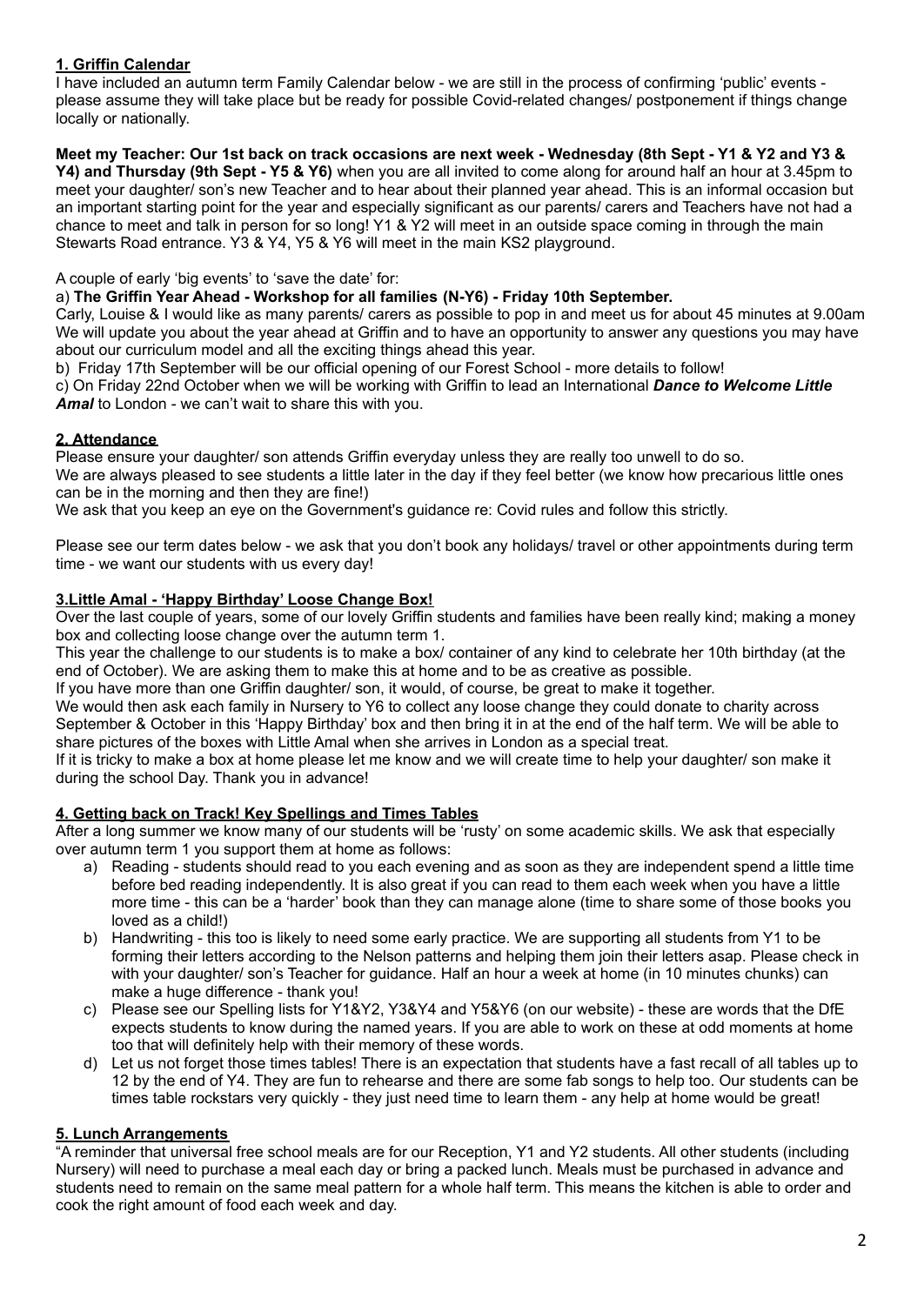Most importantly, if you believe you may be entitled to FSM please …. contact Maggie or Alison in the office: admin@griffinprimary.org asap and they will help you with an application. This is important even if your daughter/ son is in Reception, Y1 and Y2 - it will ensure you receive holiday vouchers and other benefits linked to this status. If in doubt please check!"

# **6. Bikes & Scooters**

Bikes and scooters may now be brought on site. They must be left in the designated areas. Please note e-scooters should not be brought into Griffin at any time by students or adults.

## **7. PE Days - Autumn Term 2021**

Our Class Teachers will confirm the PE days next week.

### **8. Breakfast Club and After School Clubs**

We are hoping that our breakfast club (Y1 to Y6) will begin on Monday 13th September. Please contact the school office if you are keen to sign your child up for this.

We are putting together a schedule for after school clubs so please look out for information next week.

## **9. Griffin Calendar - Autumn term '21**

| <b>GRIFFIN</b><br><b>Family Calendar</b><br>2021-2022                                     |           |                                                              |  |
|-------------------------------------------------------------------------------------------|-----------|--------------------------------------------------------------|--|
| Please note in the current Covid climate, all dates are subject to change at short notice |           |                                                              |  |
| Autumn Term 1                                                                             |           |                                                              |  |
| Week 1                                                                                    |           |                                                              |  |
| Wed 1 <sup>st</sup> Sept & Thurs 2 <sup>nd</sup> Sept                                     | All Day   | Staff CPD Days - Griffin closed to students                  |  |
| Friday 3 <sup>rd</sup> September                                                          | 8.55am    | Y1 - Y6 students return to Griffin                           |  |
| Friday 3rd September                                                                      | <b>PM</b> | Letter Home from KBS & LG                                    |  |
| Week 2                                                                                    |           |                                                              |  |
| Wednesday 8 <sup>th</sup> September                                                       | 3.45pm    | Meet my Teacher: Y1, Y2, Y3 & Y4                             |  |
| Thursday 9 <sup>th</sup> September                                                        | 3.45pm    | Meet my Teacher: Y5 and Y6                                   |  |
| Friday 10th September                                                                     | 9.00am    | The Griffin Year Ahead - Workshop for all Families (N-Y6)    |  |
| Friday 10th September                                                                     | 3.30pm    | Class Newsletters - emailed home                             |  |
| Week 3                                                                                    |           |                                                              |  |
| Friday 17 <sup>th</sup> September                                                         | All Day   | Official opening of our Forest in the City                   |  |
| Week 4                                                                                    |           |                                                              |  |
| Tuesday 21st September                                                                    | All Day   | Non-uniform Day - Donation for charity                       |  |
| Tuesday 21st September                                                                    | <b>PM</b> | International Peace Day - Family Workshop                    |  |
| Thursday 23 <sup>th</sup> September                                                       | AM        | Y6 - Wandsworth Tests                                        |  |
| Friday 24th September                                                                     | 9.00am    | Parent/ Carer Workshop - EYFS - Nursery & Reception Families |  |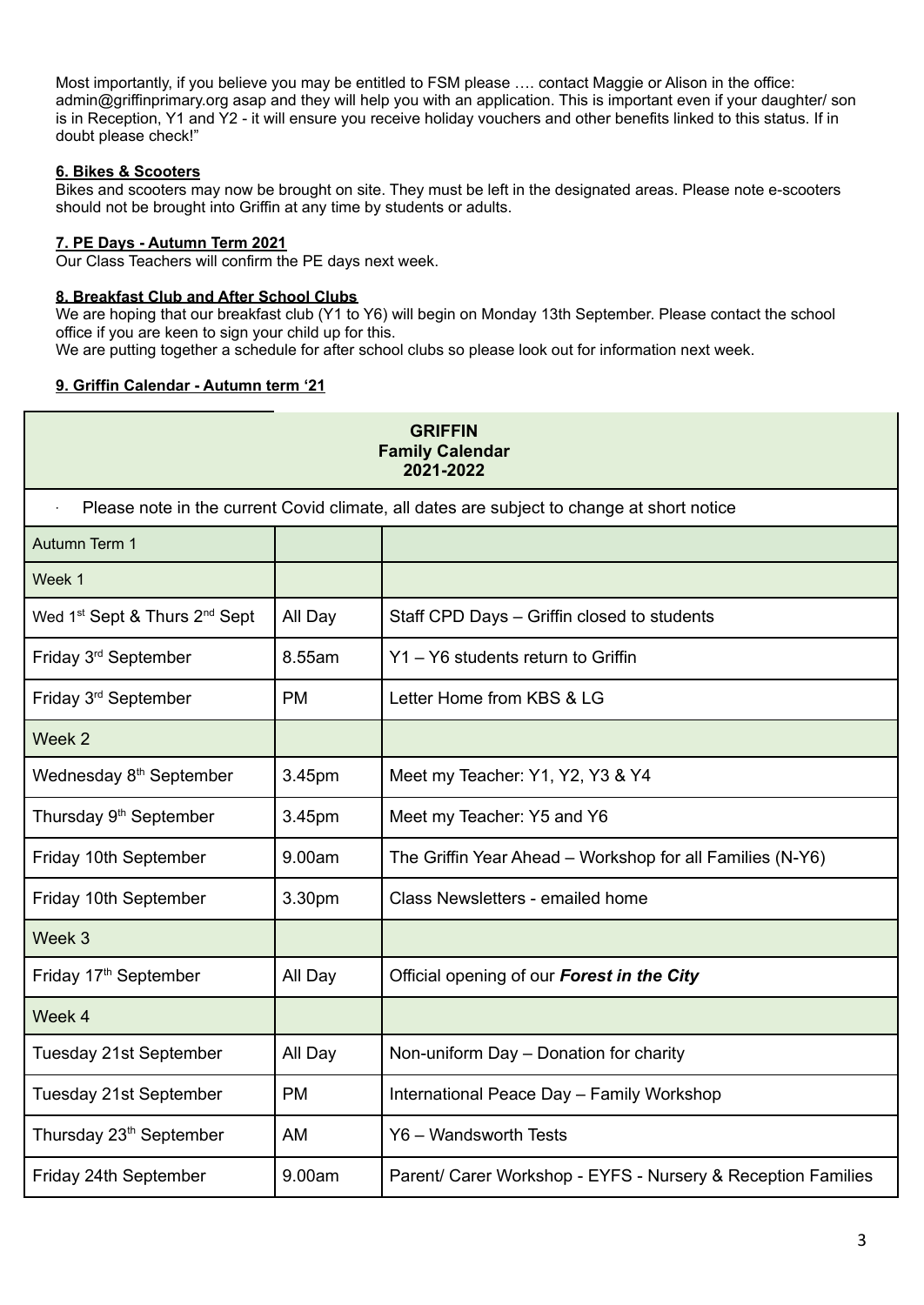| Friday 24th September              | 3.30pm  | LG Newsletter - emailed home                                       |
|------------------------------------|---------|--------------------------------------------------------------------|
| Week 5                             |         |                                                                    |
| All Week                           | Various | Loose change collection for Good Chance                            |
| Tuesday 28 <sup>th</sup> September | AM      | Y6 Greenside & Griffin Shared Writing session                      |
| Thursday 30th September            | 3.45pm  | Y6 Secondary Transfer Briefing                                     |
| Friday 1 <sup>st</sup> October     | All Day | Student Trip to Houses of Parliament – Letters – Little Amal (TBC) |
| Week 6                             |         |                                                                    |
| Monday 4th October                 | 9.00am  | <b>Y1 Assembly for Families</b>                                    |
| Monday 4th October                 | 3.00pm  | <b>Y2 Assembly for Families</b>                                    |
| Tuesday 5th October                | 9.00am  | <b>Y3 Assembly for Families</b>                                    |
| Tuesday 5th October                | 3.00pm  | <b>Y4 Assembly for Families</b>                                    |
| Wednesday 6th October              | 9.00am  | Nursery & Reception Assembly for Families                          |
| Wednesday 6 <sup>th</sup> October  | 3.00pm  | <b>Y6 Assembly for Families</b>                                    |
| Thursday 7th October               | 9.00am  | Y5 Assembly for Families (Polar Bears)                             |
| Thursday 7th October               | 3.00pm  | Y5 Assembly for Families (Pandas)                                  |
| Week 7                             |         |                                                                    |
| All Week                           | Various | Data Capture 1 - Tests & Assessments                               |
| Friday 15 <sup>th</sup> October    | 9.00am  | Parent/ Carer English & Maths Workshop                             |
| Friday 15th October                | 3.30pm  | LG Newsletter - emailed home                                       |
| Week 8                             |         |                                                                    |
| Friday 22 <sup>nd</sup> October    | All Day | Griffin - Dance to Welcome Little Amal!                            |
| Friday 22nd October                | All Day | Students bring in Little Amal 'Happy Birthday' Loose Change Box    |
| Friday 22nd October                | 3.30pm  | Class Newsletters - emailed home                                   |
| Friday 22 <sup>nd</sup> October    | 3.30pm  | Half Term holiday begins!                                          |
| Autumn Term 2                      |         |                                                                    |
| Week 1                             |         |                                                                    |
| Monday 1 <sup>st</sup> November    | 8.55am  | Students return to Griffin                                         |
|                                    |         |                                                                    |